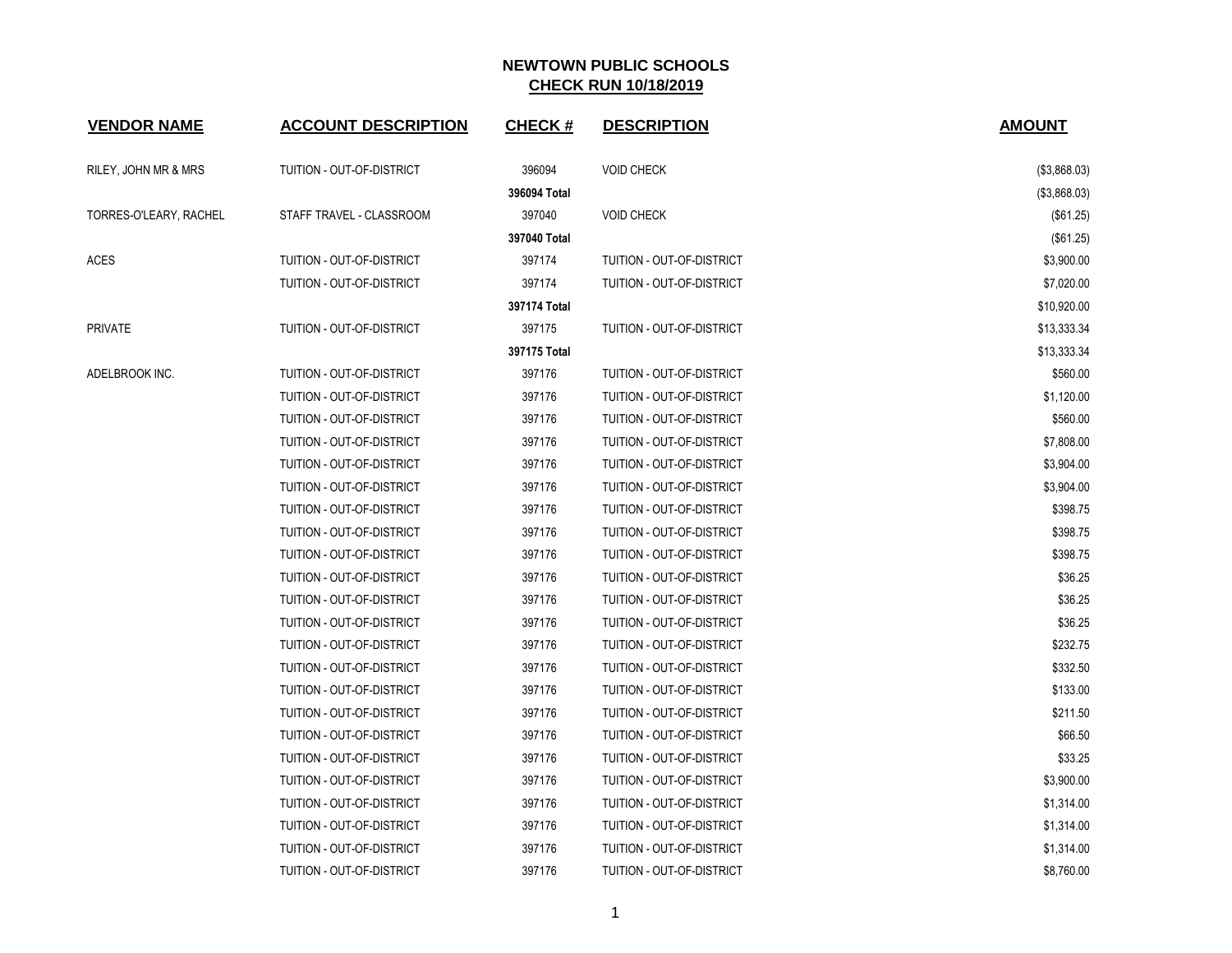| <b>VENDOR NAME</b>              | <b>ACCOUNT DESCRIPTION</b>           | <b>CHECK#</b> | <b>DESCRIPTION</b>                                                        | <b>AMOUNT</b> |
|---------------------------------|--------------------------------------|---------------|---------------------------------------------------------------------------|---------------|
| ADELBROOK INC.                  | TUITION - OUT-OF-DISTRICT            | 397176        | TUITION - OUT-OF-DISTRICT                                                 | \$8,760.00    |
|                                 | TUITION - OUT-OF-DISTRICT            | 397176        | TUITION - OUT-OF-DISTRICT                                                 | \$8,760.00    |
|                                 |                                      | 397176 Total  |                                                                           | \$54,292.50   |
| ADVANCED SECURITY TECHNOL       | <b>REPAIRS - SECURITY</b>            | 397177        | AST Invoice #25406 - Troubleshoot a                                       | \$150.00      |
|                                 |                                      | 397177 Total  |                                                                           | \$150.00      |
| AIRGAS USA, LLC                 | CONTRACTED SERV. - TECH ED.          | 397178        | <b>CYLINDER RENTAL</b>                                                    | \$43.70       |
|                                 | CONTRACTED SERV. - TECH ED.          | 397178        | <b>CYLINDER RENTAL</b>                                                    | \$6.23        |
|                                 | CONTRACTED SERV. - TECH ED.          | 397178        | <b>CYLINDER RENTAL</b>                                                    | \$113.22      |
|                                 |                                      | 397178 Total  |                                                                           | \$163.15      |
| <b>ALARMS BY PRECISION</b>      | <b>EMERGENCY REPAIRS - M.G.</b>      | 397179        | LOCK / ALARM EMERG REPAIRS - MG                                           | \$257.00      |
|                                 |                                      | 397179 Total  |                                                                           | \$257.00      |
| ALL-STAR TRANSPORTATION L       | STUDENT TRAVEL - SPORTS              | 397180        | STUDENT TRANSPORTATION - ATHLETICS                                        | \$10,132.52   |
|                                 |                                      | 397180 Total  |                                                                           | \$10,132.52   |
| AMAZON (9)                      | INSTR. SUPPLIES - WORLD LANG.        | 397181        | (2) File folders multi-packs, (2) staplers, tissues, dry erase markers    | \$158.11      |
|                                 | <b>INSTR. SUPPLIES - WORLD LANG.</b> | 397181        | (2) File folders multi-packs, (2) staplers, tissues, dry erase markers.   | \$8.65        |
|                                 | INSTR. SUPPLIES - WORLD LANG.        | 397181        | (2) File folders multi-packs, (2) staplers, tissues, dry erase markers.   | \$22.99       |
|                                 | <b>INSTR. SUPPLIES - WORLD LANG.</b> | 397181        | (2) File folders multi-packs, (2) staplers, tissues, dry erase markers    | \$11.89       |
|                                 | <b>INSTR. SUPPLIES - MATH</b>        | 397181        | Multi-pack magnetic whiteboard erasers, (2) surge protector power strips, | \$47.53       |
| AMAZON (9)                      | <b>INSTR. SUPPLIES - MATH</b>        | 397181        | Multi-pack magnetic whiteboard erasers, (2) surge protector power strips  | \$27.20       |
|                                 | INSTR. SUPPLIES - SOC. STUDIES       | 397181        | Multi-pack hourglass timers and label protectors. No shipping.            | \$40.95       |
|                                 |                                      | 397181 Total  |                                                                           | \$317.32      |
| AMERICAN RED CROSS              | STAFF TRAIN. - HEALTH ADMIN.         | 397182        | CPR/FIRST AID TRAINING 2019/20                                            | \$54.00       |
|                                 |                                      | 397182 Total  |                                                                           | \$54.00       |
| <b>ASCD</b>                     | MEMBERSHIPS - ADMIN.                 | 397183        | Annual Membership                                                         | \$239.00      |
|                                 |                                      | 397183 Total  |                                                                           | \$239.00      |
| AUTO HOME COMMERCIAL            | <b>EMERGENCY REPAIRS - H.S.</b>      | 397184        | PA SYSTEM / CLOCK REPAIRS - NHS                                           | \$870.18      |
|                                 |                                      | 397184 Total  |                                                                           | \$870.18      |
| <b>BAILEY POTTERY EQUIPMENT</b> | <b>INSTR. SUPPLIES - ART</b>         | 397185        | <b>CERAMICS STILT POINT</b>                                               | \$542.50      |
|                                 |                                      | 397185 Total  |                                                                           | \$542.50      |
| <b>BAILEY, RICHARD</b>          | <b>B&amp;G SUPPLIES - CUSTODIAL</b>  | 397186        | SHOES (100374)                                                            | \$150.00      |
|                                 |                                      | 397186 Total  |                                                                           | \$150.00      |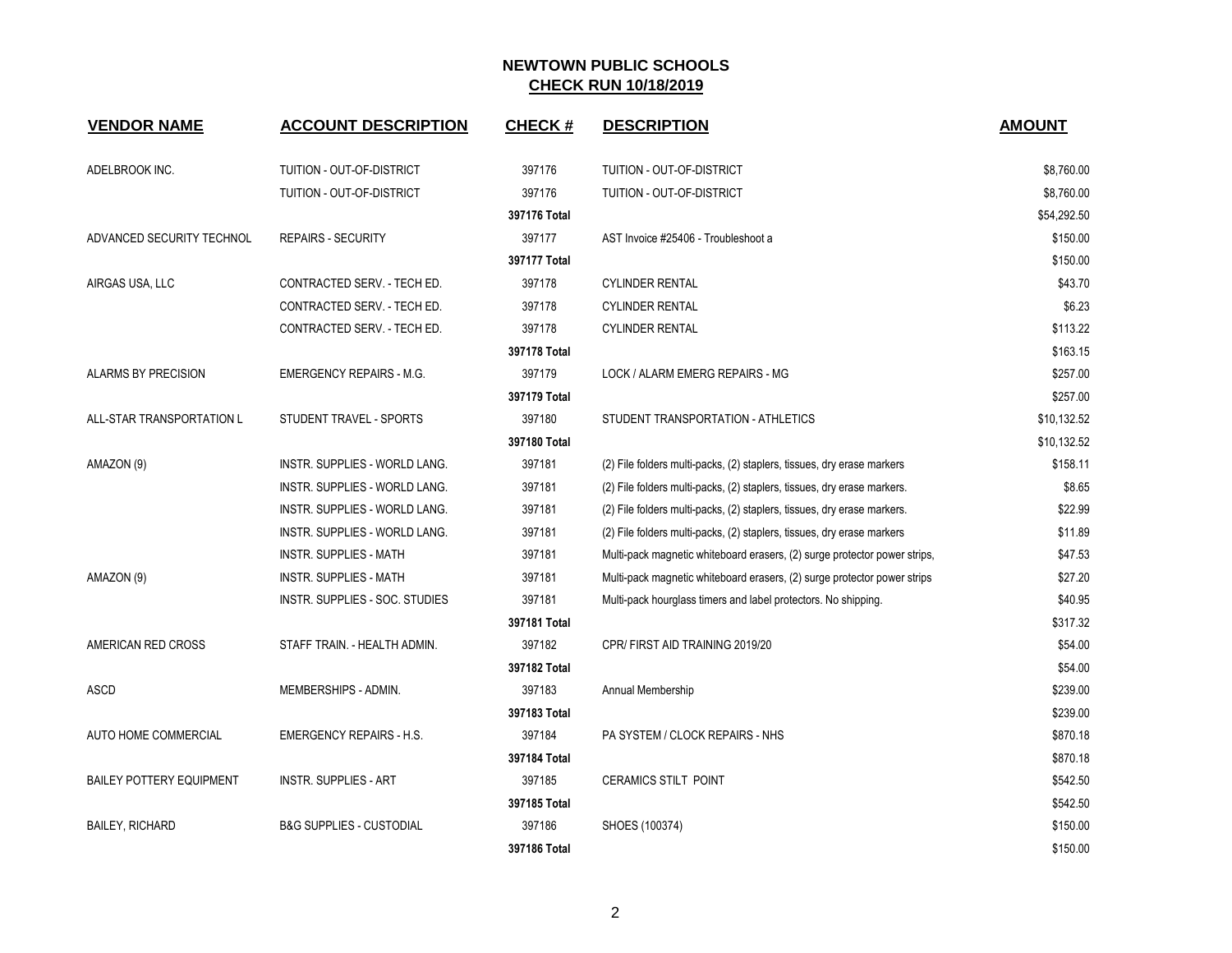| <b>VENDOR NAME</b>             | <b>ACCOUNT DESCRIPTION</b>       | <b>CHECK#</b> | <b>DESCRIPTION</b>                                  | <b>AMOUNT</b> |
|--------------------------------|----------------------------------|---------------|-----------------------------------------------------|---------------|
| BRYART, COLLEN                 | INSTR. SUPPLIES - SP. ED. PREK-8 | 397187        | <b>CLASSROOM SUPPLIES</b>                           | \$74.17       |
|                                |                                  | 397187 Total  |                                                     | \$74.17       |
| <b>CAS TREASURER</b>           | STAFF TRAIN. - CLASSROOM         | 397188        | SAT-PSAT WORKSHOP REGISTRATION                      | \$50.00       |
|                                |                                  | 397188 Total  |                                                     | \$50.00       |
| <b>CAS TREASURER</b>           | STAFF TRAIN. - CLASSROOM         | 397189        | REGISTRATION FEE CONFERENCE SAT ENGLISH LANGUAGE    | \$150.00      |
|                                |                                  | 397189 Total  |                                                     | \$150.00      |
| CES                            | REPAIRS - SP/HEAR.               | 397190        | TECH EVALS ES, TT                                   | \$417.50      |
|                                | REPAIRS - SP/HEAR.               | 397190        | TECH EVALS ES, TT                                   | \$417.50      |
|                                |                                  | 397190 Total  |                                                     | \$835.00      |
| <b>COLLINS SPORTS MEDICINE</b> | INSTR. SUPPLIES - SPORTS         | 397191        | REF.QUOTE:#480032 - Supplies for Athletic Trainer   | \$2,176.61    |
|                                | <b>INSTR. SUPPLIES - SPORTS</b>  | 397191        | REF.QUOTE:#480032 - Supplies for Athletic Trainer   | \$124.24      |
|                                | INSTR. SUPPLIES - SPORTS         | 397191        | REF.QUOTE:#480032 - Supplies for Athletic Trainer   | \$185.57      |
|                                |                                  | 397191 Total  |                                                     | \$2,486.42    |
| CONNOR, LAUREN                 | STAFF TRAVEL - SP. ED. PREK-8    | 397192        | <b>TRAVEL</b>                                       | \$71.11       |
|                                |                                  | 397192 Total  |                                                     | \$71.11       |
| <b>CSCA</b>                    | MEMBERSHIPS - GUIDANCE           | 397193        | Membership renewal                                  | \$60.00       |
|                                | MEMBERSHIPS - GUIDANCE           | 397193        | Membership renewal                                  | \$189.00      |
|                                |                                  | 397193 Total  |                                                     | \$249.00      |
| CT ELECTRATHON CHALLENGE       | CONTRACTED SERV. - TECH ED.      | 397194        | <b>REGISTRATION FEE</b>                             | \$110.00      |
|                                |                                  | 397194 Total  |                                                     | \$110.00      |
| <b>EDADVANCE</b>               | TUITION - OUT-OF-DISTRICT        | 397195        | TUITION - OUT-OF-DISTRICT                           | \$30,800.00   |
|                                | TUITION - OUT-OF-DISTRICT        | 397195        | TUITION - OUT-OF-DISTRICT                           | \$8,480.00    |
|                                | TUITION - OUT-OF-DISTRICT        | 397195        | TUITION - OUT-OF-DISTRICT                           | \$4,004.62    |
|                                |                                  | 397195 Total  |                                                     | \$43,284.62   |
| EPLUS TECHNOLOGY, INC.         | EQUIPMENT - INFO. TECH.          | 397196        | RIS-Wireless upgrade 60 Aps                         | \$31,285.08   |
| 0                              |                                  | 397196 Total  |                                                     | \$31,285.08   |
| EPSTEIN EDUCATIONAL ENTER      | <b>INSTR. SUPPLIES - MATH</b>    | 397197        | Variety of educational testing forms.               | \$287.50      |
|                                | INSTR. SUPPLIES - MATH           | 397197        | Shipping fee.                                       | \$15.00       |
|                                |                                  | 397197 Total  |                                                     | \$302.50      |
| FLINN SCIENTIFIC INC           | <b>INSTR. SUPPLIES - SCIENCE</b> | 397198        | see attached list of Science Materials quote 210613 | \$4,387.59    |
|                                |                                  | 397198 Total  |                                                     | \$4,387.59    |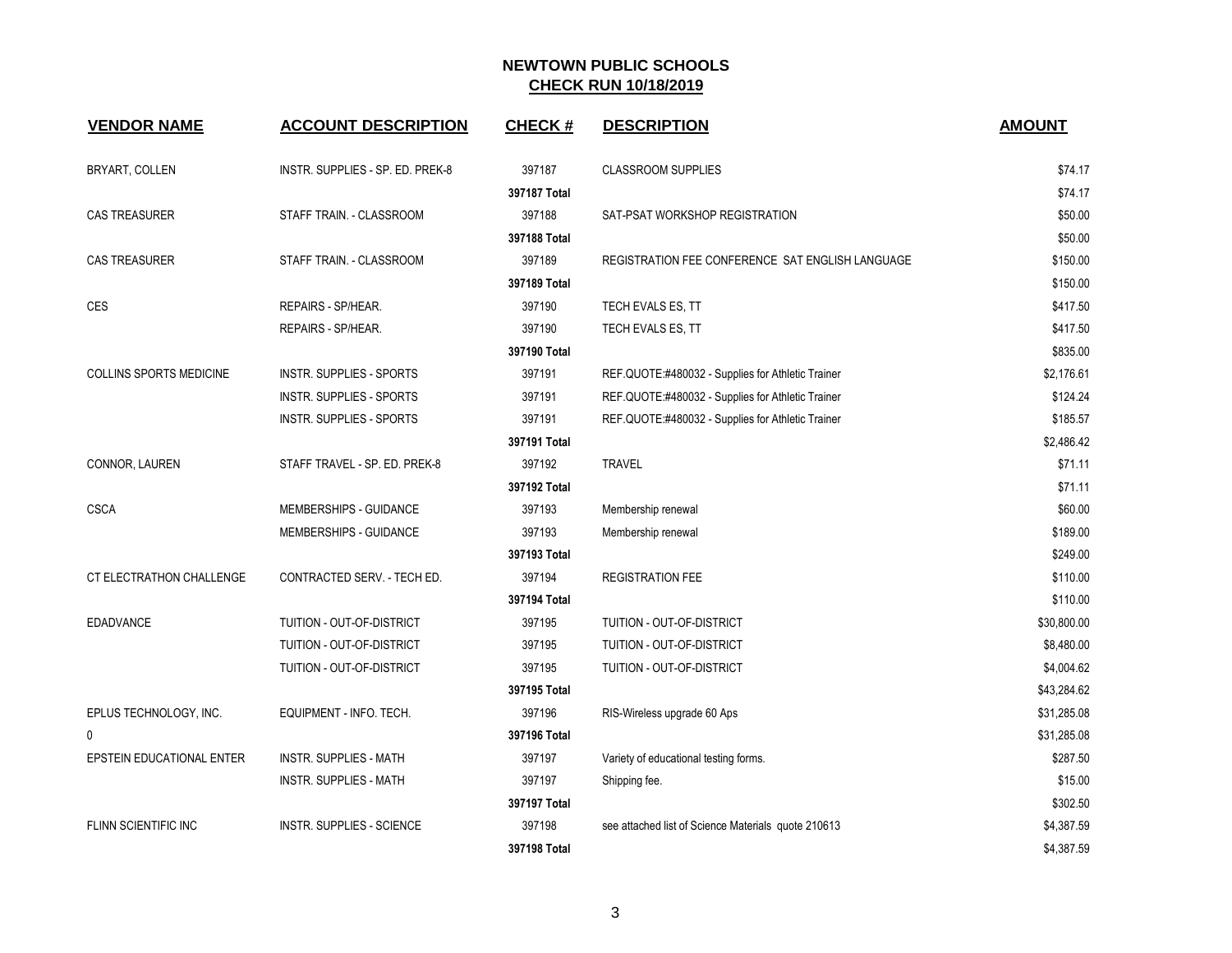| <b>VENDOR NAME</b>               | <b>ACCOUNT DESCRIPTION</b>     | <b>CHECK#</b> | <b>DESCRIPTION</b>                                           | <b>AMOUNT</b> |
|----------------------------------|--------------------------------|---------------|--------------------------------------------------------------|---------------|
| FOLLETT SCHOOL SOLUTIONS         | <b>SUPPLIES - LIBRARY</b>      | 397199        | Books and processing                                         | \$2,828.50    |
|                                  | <b>SUPPLIES - LIBRARY</b>      | 397199        | Books and processing                                         | \$80.02       |
|                                  |                                | 397199 Total  |                                                              | \$2,908.52    |
| <b>FRONTIER</b>                  | <b>TELEPHONE &amp; CABLE</b>   | 397200        | TELEPHONE SERV 2019/20                                       | \$849.05      |
|                                  |                                | 397200 Total  |                                                              | \$849.05      |
| <b>FRONTIER</b>                  | <b>TELEPHONE &amp; CABLE</b>   | 397201        | TELEPHONE SERV 2019/20                                       | \$699.83      |
|                                  |                                | 397201 Total  |                                                              | \$699.83      |
| <b>FRONTIER</b>                  | TELEPHONE & CABLE              | 397202        | TELEPHONE SERV 2019/20                                       | \$2,062.05    |
|                                  |                                | 397202 Total  |                                                              | \$2,062.05    |
| <b>FRONTIER</b>                  | TELEPHONE & CABLE              | 397203        | TELEPHONE SERV 2019/20                                       | \$71.90       |
|                                  |                                | 397203 Total  |                                                              | \$71.90       |
| <b>GENGRAS CENTER SCHOOL</b>     | TUITION - OUT-OF-DISTRICT      | 397204        | TUITION - OUT-OF-DISTRICT                                    | \$10,320.00   |
|                                  |                                | 397204 Total  |                                                              | \$10,320.00   |
| <b>GRACENOTES LLC</b>            | <b>INSTR. SUPPLIES - MUSIC</b> | 397205        | Personal teacher 1 yr. subscription per attached. Please pay | \$34.99       |
|                                  |                                | 397205 Total  |                                                              | \$34.99       |
| <b>GRAINGER</b>                  | B. & G. REPAIRS - M.G.         | 397206        | TOUCH TANK PUMP REPLACE - MG                                 | \$230.58      |
|                                  |                                | 397206 Total  |                                                              | \$230.58      |
| <b>GRIFFIN GREENHOUSE SUPPLI</b> | CONTRACTED SERV. - C.W.E.      | 397207        | PREMIER PRO-MIX BX PLUS                                      | \$944.01      |
|                                  |                                | 397207 Total  |                                                              | \$944.01      |
| HARTFORD HEALTHCARE              | TUITION - OUT-OF-DISTRICT      | 397208        | TUITION - OUT-OF-DISTRICT                                    | \$107.83      |
|                                  |                                | 397208 Total  |                                                              | \$107.83      |
| HB COMMUNICATIONS INC.           | EQUIPMENT - INFO. TECH.        | 397209        | Epson Powerlite 530 with mount, cables labor                 | \$20.00       |
|                                  |                                | 397209 Total  |                                                              | \$20.00       |
| <b>HOCON GAS OF DANBURY</b>      | FUEL FOR VEHICLES - TRANS.     | 397210        | PROPANE 120.40 UNITS                                         | \$129.54      |
|                                  | FUEL FOR VEHICLES - TRANS.     | 397210        | PROPANE 343.0 UNITS                                          | \$369.03      |
|                                  | FUEL FOR VEHICLES - TRANS.     | 397210        | PROPANE 310.50 UNITS                                         | \$334.07      |
|                                  | FUEL FOR VEHICLES - TRANS.     | 397210        | PROPANE 43.90 UNITS                                          | \$47.23       |
|                                  |                                | 397210 Total  |                                                              | \$879.87      |
| J.C. MUSIC, LLC                  | <b>REPAIRS - MUSIC</b>         | 397211        | for repairs throughout the school year.                      | \$35.00       |
|                                  | <b>REPAIRS - MUSIC</b>         | 397211        | for repairs throughout the school year.                      | \$9.59        |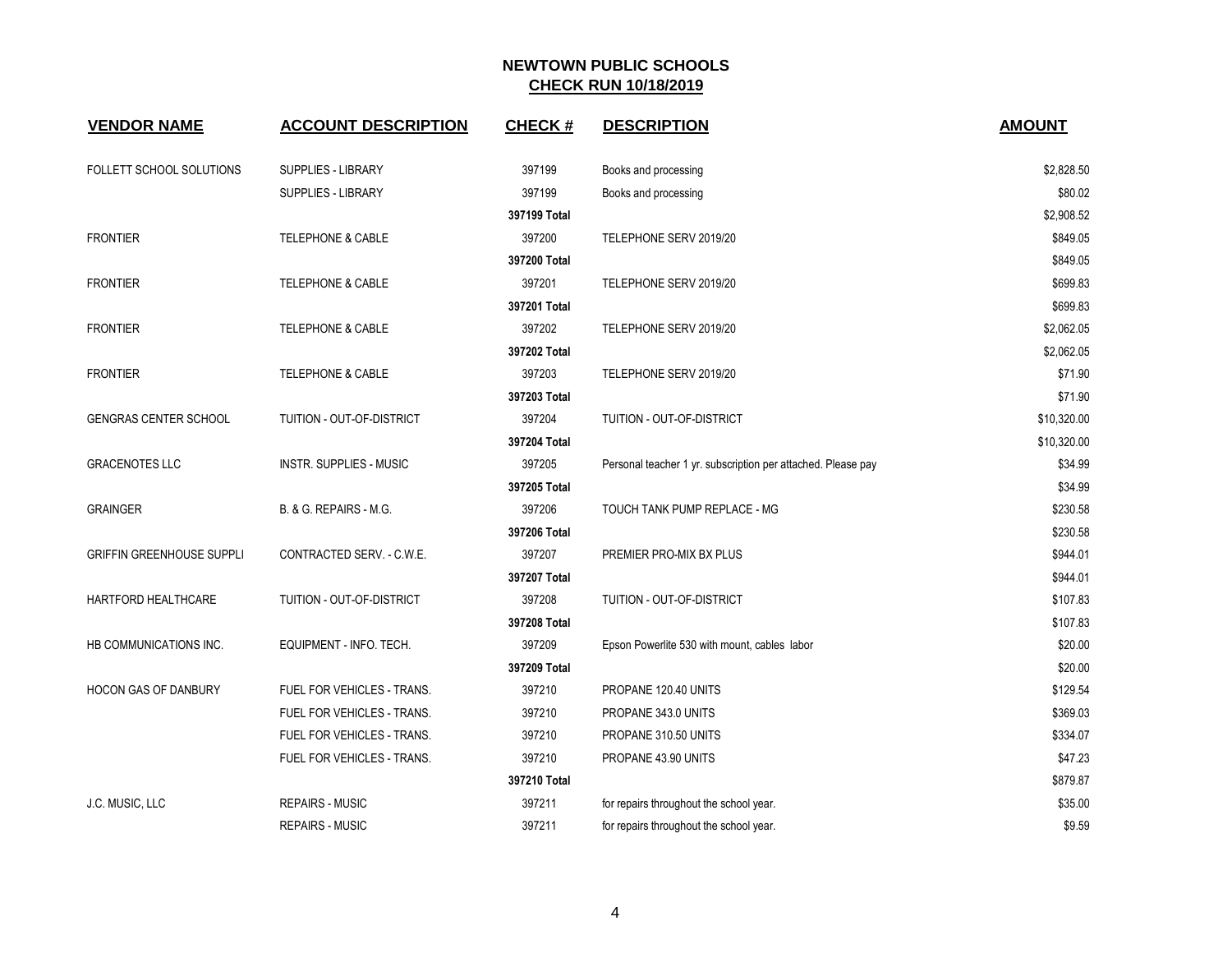| <b>VENDOR NAME</b>                | <b>ACCOUNT DESCRIPTION</b>     | <b>CHECK#</b> | <b>DESCRIPTION</b>                                            | <b>AMOUNT</b> |
|-----------------------------------|--------------------------------|---------------|---------------------------------------------------------------|---------------|
| J.C. MUSIC, LLC                   | <b>REPAIRS - MUSIC</b>         | 397211        | for repairs throughout the school year.                       | \$139.00      |
|                                   | <b>REPAIRS - MUSIC</b>         | 397211        | for repairs throughout the school year.                       | \$18.00       |
|                                   |                                | 397211 Total  |                                                               | \$201.59      |
| <b>JUSTICE RESOURCE INSTITUTE</b> | TUITION - OUT-OF-DISTRICT      | 397212        | TUITION - OUT-OF-DISTRICT                                     | \$8,097.00    |
|                                   |                                | 397212 Total  |                                                               | \$8,097.00    |
| <b>JZN ASSOCIATES</b>             | CONTRACTED SERV. - T.A.P.      | 397213        | BIZ MANNERS FOR GEN Z                                         | \$125.00      |
|                                   |                                | 397213 Total  |                                                               | \$125.00      |
| KAISER, NATALIE                   | STAFF TRAVEL - SP. ED. PREK-8  | 397214        | <b>TRAVEL</b>                                                 | \$27.67       |
|                                   |                                | 397214 Total  |                                                               | \$27.67       |
| LAMOTTE                           | INSTR. SUPPLIES - SCIENCE      | 397215        | SEE ATTACHED LIST -QUOTE 11593                                | \$200.00      |
|                                   |                                | 397215 Total  |                                                               | \$200.00      |
| LONGO, SHELLEY                    | STAFF TRAVEL - SP. ED. PREK-8  | 397216        | TRAVEL SEPT 2019                                              | \$40.14       |
|                                   |                                | 397216 Total  |                                                               | \$40.14       |
| MAKEMUSIC INC.                    | <b>INSTR. SUPPLIES - MUSIC</b> | 397217        | SMartMusic Educator access                                    | \$80.00       |
|                                   | <b>INSTR. SUPPLIES - MUSIC</b> | 397217        | SmartMusic Student Standard access. Please see attached quote | \$2,328.00    |
|                                   |                                | 397217 Total  |                                                               | \$2,408.00    |
| <b>PRIVATE</b>                    | PROF. SERV. - PSYCH/MED. EVAL. | 397218        | PROF. SERV. - PSYCH/MED. EVAL.                                | \$480.00      |
|                                   |                                | 397218 Total  |                                                               | \$480.00      |
| MARTINETTO, ANDREA                | STAFF TRAIN. - STAFF DEVELOP.  | 397219        | <b>FUNDATIONS</b>                                             | \$289.00      |
|                                   | STAFF TRAVEL - STAFF DEVELOP.  | 397219        | <b>TRAVEL FUNDATIONS</b>                                      | \$62.64       |
|                                   |                                | 397219 Total  |                                                               | \$351.64      |
| MASON W.B. INC.                   | OFF. SUPPLIES - BUS. SERV.     | 397220        | <b>SUPPLIES 2019/20</b>                                       | \$273.99      |
|                                   | OFF. SUPPLIES - BUS. SERV.     | 397220        | <b>SUPPLIES 2019/20</b>                                       | \$158.99      |
|                                   | OFF. SUPPLIES - BUS. SERV.     | 397220        | <b>SUPPLIES 2019/20</b>                                       | \$70.21       |
|                                   | OFF. SUPPLIES - BUS. SERV.     | 397220        | <b>SUPPLIES 2019/20</b>                                       | (\$3.29)      |
|                                   | OFF. SUPPLIES - BUS. SERV.     | 397220        | <b>SUPPLIES 2019/20</b>                                       | \$3.29        |
|                                   | OFF. SUPPLIES - BUS. SERV.     | 397220        | <b>WATER 2019/20</b>                                          | \$29.95       |
|                                   | OFF. SUPPLIES - BUS. SERV.     | 397220        | <b>SUPPLIES 2019/20</b>                                       | (\$27.90)     |
|                                   | OFF. SUPPLIES - BUS. SERV.     | 397220        | <b>SUPPLIES 2019/20</b>                                       | \$27.90       |
|                                   | <b>INSTR. SUPPLIES - ART</b>   | 397220        | Instructional supplies - Art Free shipping                    | \$93.20       |
|                                   | INSTR. SUPPLIES - CLASSROOM    | 397220        | Copy paper WB Mason - WBM21200 81/2 x 11 20lb- 92 brightness  | \$4,236.00    |
|                                   | INSTR. SUPPLIES - CLASSROOM    | 397220        | Children's safety scissors Blunt FSK98017197J                 | \$475.40      |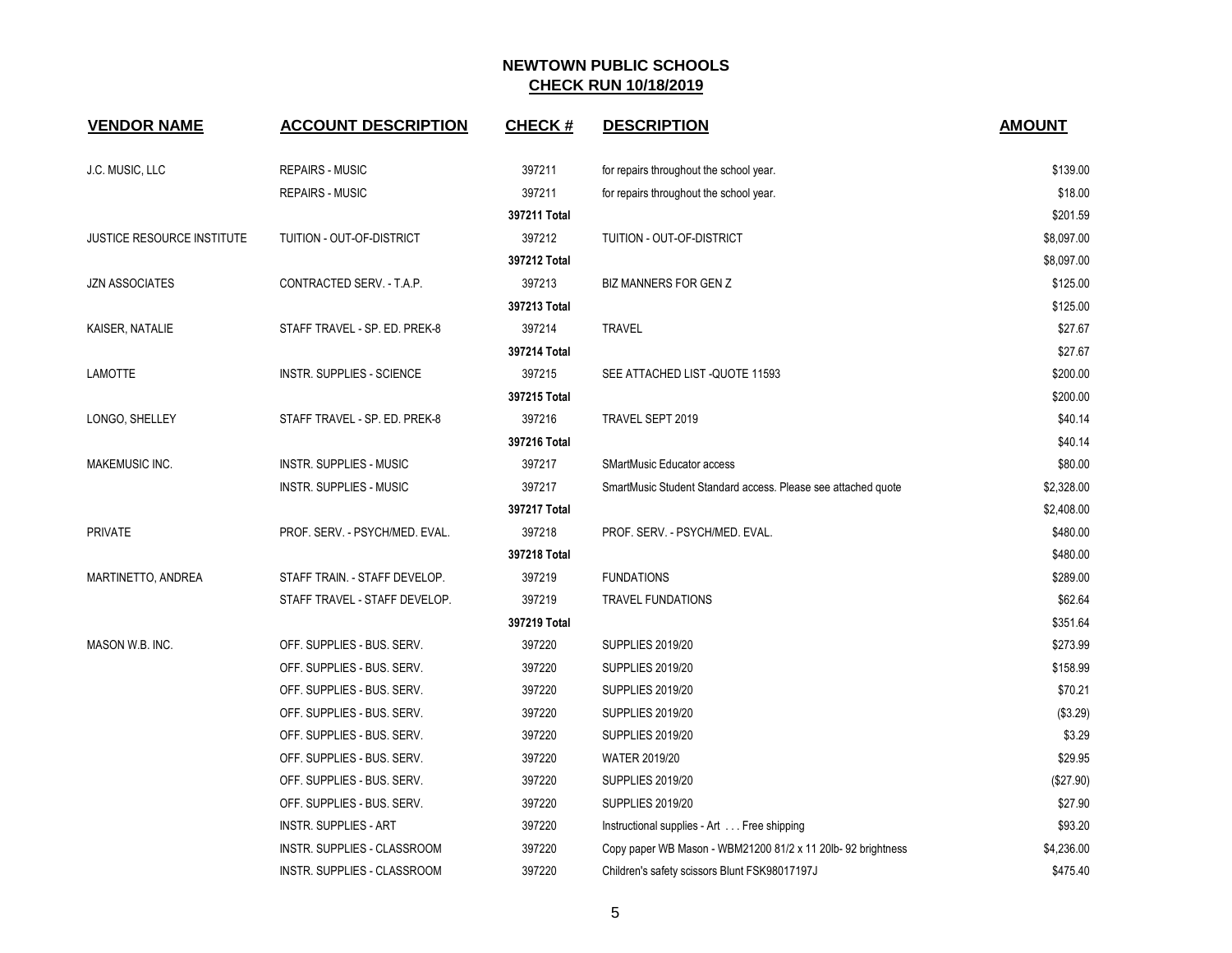| <b>VENDOR NAME</b> | <b>ACCOUNT DESCRIPTION</b>       | <b>CHECK#</b> | <b>DESCRIPTION</b>                                                     | <b>AMOUNT</b> |
|--------------------|----------------------------------|---------------|------------------------------------------------------------------------|---------------|
| MASON W.B. INC.    | INSTR. SUPPLIES - CLASSROOM      | 397220        | Home and office scissors, 8 inch FSK34527797J                          | \$160.00      |
|                    | INSTR. SUPPLIES - CLASSROOM      | 397220        | Tru-Ray construction paper 9x12 white PAC103026                        | \$66.60       |
|                    | INSTR. SUPPLIES - CLASSROOM      | 397220        | Tru-Ray construction paper 9x12 assorted PAC103031 Free shipping       | \$63.00       |
|                    | INSTR. SUPPLIES - CLASSROOM      | 397220        | Classroom supplies  Free shipping                                      | \$1,573.58    |
|                    | INSTR. SUPPLIES - SOC. STUDIES   | 397220        | Social Studies portion                                                 | \$37.35       |
|                    | INSTR. SUPPLIES - SOC. STUDIES   | 397220        | Social Studies portion                                                 | \$25.40       |
|                    | INSTR. SUPPLIES - SOC. STUDIES   | 397220        | Social Studies portion                                                 | \$5.94        |
|                    | INSTR. SUPPLIES - CLASSROOM      | 397220        | Generic Classroom Supplies - no shipping                               | \$1,322.76    |
|                    | INSTR. SUPPLIES - CLASSROOM      | 397220        | Generic Classroom Supplies - no shipping                               | \$132.84      |
|                    | INSTR. SUPPLIES - CLASSROOM      | 397220        | Generic Classroom Supplies - no shipping                               | \$223.00      |
|                    | INSTR. SUPPLIES - CLASSROOM      | 397220        | Generic Classroom Supplies - no shipping                               | \$164.00      |
|                    | INSTR. SUPPLIES - CLASSROOM      | 397220        | Generic Classroom Supplies - no shipping                               | (\$194.95)    |
|                    | INSTR. SUPPLIES - CLASSROOM      | 397220        | Generic Classroom Supplies - no shipping                               | \$194.95      |
|                    | INSTR. SUPPLIES - CLASSROOM      | 397220        | Generic Classroom Supplies - no shipping                               | \$86.00       |
|                    | INSTR. SUPPLIES - CLASSROOM      | 397220        | Generic Classroom Supplies - no shipping                               | (\$86.00)     |
|                    | INSTR. SUPPLIES - CLASSROOM      | 397220        | Generic Classroom Supplies - no shipping                               | \$86.00       |
|                    | INSTR. SUPPLIES - CLASSROOM      | 397220        | Construction Paper for school, glue sticks, tape dispensers & staplers | (\$29.28)     |
|                    | INSTR. SUPPLIES - CLASSROOM      | 397220        | Construction Paper for school, glues ticks, tape dispensers & staplers | \$353.31      |
|                    | INSTR. SUPPLIES - CLASSROOM      | 397220        | Construction Paper for school, glue sticks, tape dispensers & staplers | \$46.29       |
|                    | INSTR. SUPPLIES - CLASSROOM      | 397220        | Construction Paper for school, glue sticks, tape dispensers & staplers | \$245.24      |
|                    | INSTR. SUPPLIES - CLASSROOM      | 397220        | Construction Paper for school, glue sticks, tape dispensers & staplers | \$62.50       |
|                    | INSTR. SUPPLIES - CLASSROOM      | 397220        | Construction Paper for school, glue sticks, tape dispensers & staplers | \$30.72       |
|                    | INSTR. SUPPLIES - CLASSROOM      | 397220        | Construction Paper for school, glue sticks, tape dispensers & staplers | \$13.23       |
|                    | INSTR. SUPPLIES - CLASSROOM      | 397220        | Construction Paper for school, glue sticks, tape dispensers & staplers | \$29.28       |
|                    | INSTR. SUPPLIES - SCIENCE        | 397220        | SCIENCE MATERIALS FOR MULLEN - SEE ATTACHED LIST                       | (\$27.13)     |
|                    | INSTR. SUPPLIES - CLASSROOM      | 397220        | For supplies as needed.                                                | \$39.40       |
|                    | INSTR. SUPPLIES - CLASSROOM      | 397220        | For supplies as needed.                                                | \$7.88        |
|                    | INSTR. SUPPLIES - CLASSROOM      | 397220        | For supplies as needed.                                                | \$20.76       |
|                    | INSTR. SUPPLIES - TRANSITION     | 397220        | <b>MAGNETIC WHITE BOARD</b>                                            | \$194.99      |
|                    | INSTR. SUPPLIES - GUIDANCE       | 397220        | POST IT- TAPE DISPENSER- BALLPOINT PEN.                                | \$126.29      |
|                    | <b>INSTR. SUPPLIES - SCIENCE</b> | 397220        | colored paper, pencils, sheet prote                                    | \$86.56       |
|                    | <b>INSTR. SUPPLIES - SCIENCE</b> | 397220        | colored paper, pencils, sheet protectors, pencil boxes                 | \$17.94       |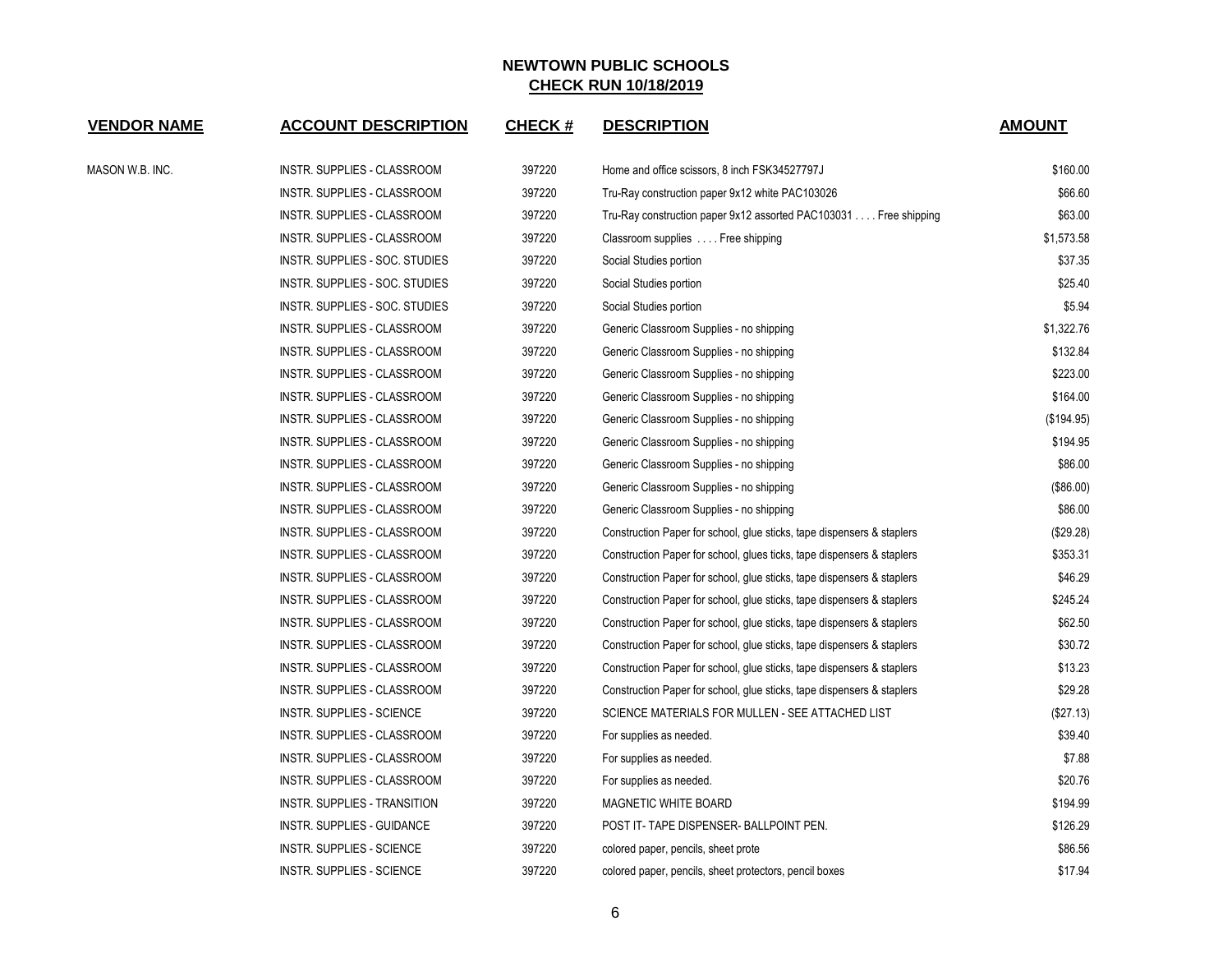| <b>VENDOR NAME</b>               | <b>ACCOUNT DESCRIPTION</b>          | <b>CHECK#</b> | <b>DESCRIPTION</b>                                                           | <b>AMOUNT</b> |
|----------------------------------|-------------------------------------|---------------|------------------------------------------------------------------------------|---------------|
| MASON W.B. INC.                  | <b>INSTR. SUPPLIES - ART</b>        | 397220        | Elmers Glue, Permanent, White, 8 oz., Plastic Squeeze Bottle                 | \$30.72       |
|                                  | INSTR. SUPPLIES - CLASSROOM         | 397220        | Oaktag & Laminate - no shipping                                              | \$254.30      |
|                                  |                                     | 397220 Total  |                                                                              | \$10,701.21   |
| <b>MASTER MATH MENTOR</b>        | <b>INSTR. SUPPLIES - MATH</b>       | 397221        | Calculus, Precalculus and AP Stats bundle with manuals, exams, subscriptions | \$995.95      |
|                                  | <b>INSTR. SUPPLIES - MATH</b>       | 397221        | Multivariable Calculus course with answer key.                               | \$199.95      |
|                                  | <b>INSTR. SUPPLIES - MATH</b>       | 397221        | Shipping fee.                                                                | \$7.00        |
|                                  |                                     | 397221 Total  |                                                                              | \$1,202.90    |
| <b>PRIVATE</b>                   | TUITION - OUT-OF-DISTRICT           | 397222        | TUITION - OUT-OF-DISTRICT                                                    | \$21,500.00   |
|                                  |                                     | 397222 Total  |                                                                              | \$21,500.00   |
| <b>METALS DEPOT INTERNATIONA</b> | INSTR. SUPPLIES - TECH ED.          | 397223        | ALUMINUM SQUARE TUBE-                                                        | \$970.20      |
|                                  |                                     | 397223 Total  |                                                                              | \$970.20      |
| MEYER WILLIAM B.INC.             | OFF. SUPPLIES - PUPIL SERV.         | 397224        | OFF PREMISE SERVICES - RECORD STORAGE                                        | \$81.06       |
|                                  |                                     | 397224 Total  |                                                                              | \$81.06       |
| MILESTONES BEHAVIORAL SER        | TUITION - OUT-OF-DISTRICT           | 397225        | TUITION - OUT-OF-DISTRICT                                                    | \$45,227.27   |
|                                  |                                     | 397225 Total  |                                                                              | \$45,227.27   |
| MOBILE MINI, INC.                | <b>EQUIP RENTAL - SPORTS</b>        | 397226        | <b>CONTAINER RENTAL</b>                                                      | \$95.00       |
|                                  | EQUIP RENTAL - SPORTS               | 397226        | <b>CONTAINER RENTAL</b>                                                      | \$75.00       |
|                                  | <b>EQUIP RENTAL - SPORTS</b>        | 397226        | <b>CONTAINER RENTAL</b>                                                      | \$75.00       |
|                                  |                                     | 397226 Total  |                                                                              | \$245.00      |
| MORSE & CO, E.A.                 | <b>B&amp;G SUPPLIES - CUSTODIAL</b> | 397227        | <b>BACK PACK VACUUM - RIS</b>                                                | \$436.67      |
|                                  |                                     | 397227 Total  |                                                                              | \$436.67      |
| MUSIC IS ELEMENTARY              | <b>INSTR. SUPPLIES - MUSIC</b>      | 397228        | SKU:SS-3000-05 Sound Shapes Shape pack                                       | \$319.75      |
|                                  | <b>INSTR. SUPPLIES - MUSIC</b>      | 397228        | Shipping                                                                     | \$31.97       |
|                                  |                                     | 397228 Total  |                                                                              | \$351.72      |
| NORCOM CT                        | <b>SECURITY SUPPLIES</b>            | 397229        | Replacement Charger for Motorola XPR 7550 Radio                              | \$72.50       |
|                                  |                                     | 397229 Total  |                                                                              | \$72.50       |
| NYA SPORTS & FITNESS CENT        | CONTRACTED SERV. - T.A.P.           | 397230        | <b>FIELD RENTAL</b>                                                          | \$250.00      |
|                                  |                                     | 397230 Total  |                                                                              | \$250.00      |
| OFFICE DEPOT, INC                | <b>INSTR. SUPPLIES - ART</b>        | 397231        | Instructional Supplies - Art Free shipping                                   | (\$91.97)     |
|                                  | <b>INSTR. SUPPLIES - ART</b>        | 397231        | Instructional Supplies - Art                                                 | \$826.72      |
|                                  |                                     | 397231 Total  |                                                                              | \$734.75      |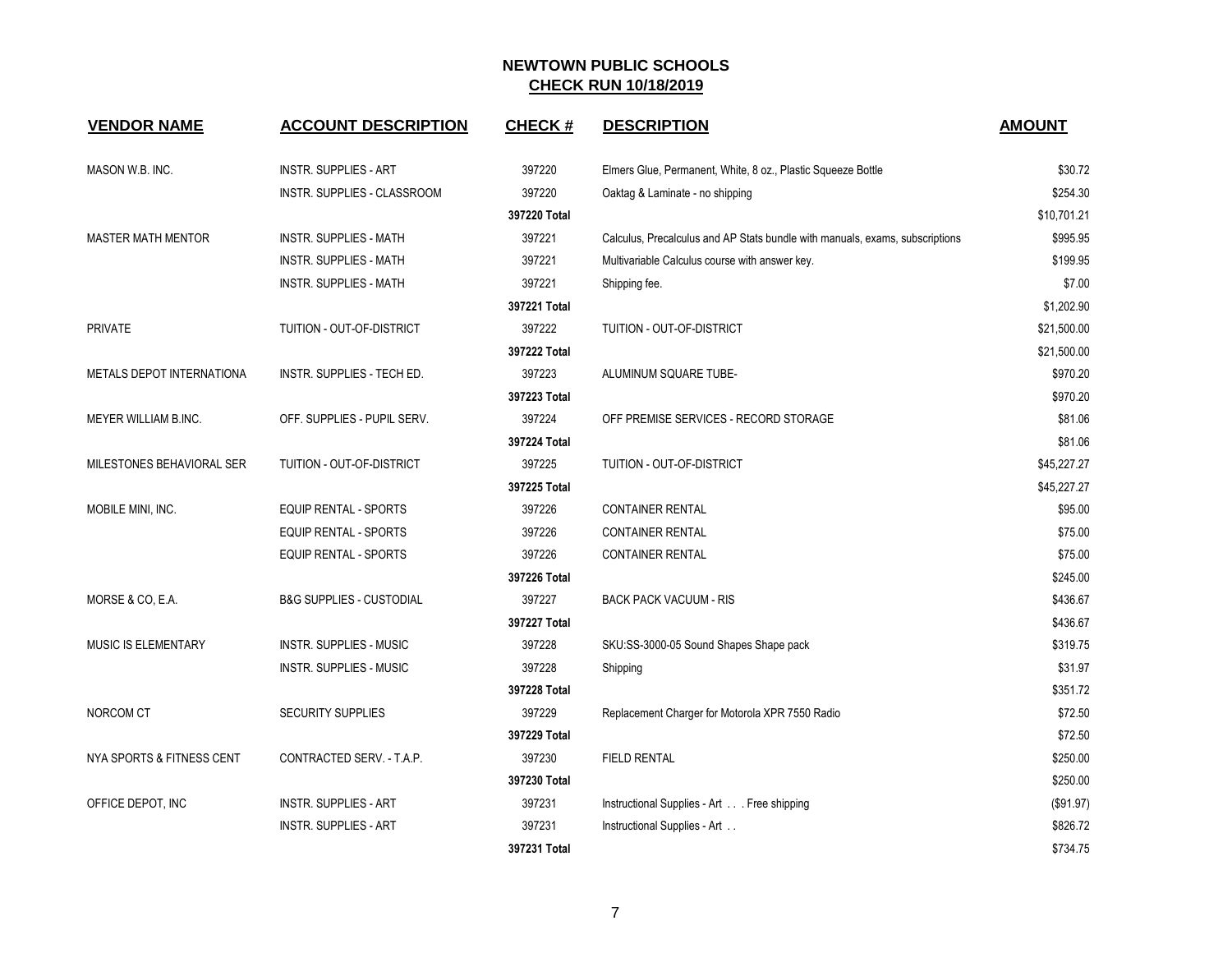| <b>VENDOR NAME</b>       | <b>ACCOUNT DESCRIPTION</b>         | <b>CHECK#</b> | <b>DESCRIPTION</b>                                                      | <b>AMOUNT</b> |
|--------------------------|------------------------------------|---------------|-------------------------------------------------------------------------|---------------|
| ON-SITE SHREDDING        | INSTR. SUPPLIES - CLASSROOM        | 397232        | SHREDDING SERV 2019/20                                                  | \$27.50       |
|                          | CONTRACTED SERV. - BUS. SERV.      | 397232        | SHREDDING SERV 2019/20                                                  | \$50.00       |
|                          | CONTRACTED SERV. - CLASSRM         | 397232        | SHREDDING SERV 2019/20                                                  | \$37.50       |
|                          | INSTR. SUPPLIES - CLASSROOM        | 397232        | SHREDDING SERV 2019/20                                                  | \$30.00       |
|                          |                                    | 397232 Total  |                                                                         | \$145.00      |
| ORIGO EDUCATION          | OTHER SUPPLIES - STAFF DEVELOP.    | 397233        | ORIGO Step It Up! - 1 year subscription - Hiruo                         | \$12.95       |
|                          | OTHER SUPPLIES - STAFF DEVELOP.    | 397233        | ORIGO Steooing Stones 2.0 Online Teacher Edition 1-Year License - Hiruo | \$270.00      |
|                          | OTHER SUPPLIES - STAFF DEVELOP.    | 397233        | ORIGO Step IT Up! - 1 year subscription                                 | \$867.65      |
|                          |                                    | 397233 Total  |                                                                         | \$1,150.60    |
| OTIS ELEVATOR COMPANY    | <b>B&amp;G CONTRACTED SERV.</b>    | 397234        | ELEVATOR SVC CONTRACT - HAWL/RIS 2019-2020                              | \$954.63      |
|                          |                                    | 397234 Total  |                                                                         | \$954.63      |
| PEAR DECK                | CONTRACTED SERV. - WORLD LANG.     | 397235        | Pear Deck interactive classroom subscriptions. No shipping.             | \$1,192.00    |
|                          |                                    | 397235 Total  |                                                                         | \$1,192.00    |
| PESCARMONA, THOMAS       | STAFF TRAVEL - CLASSROOM           | 397236        | TRAVEL CCSS CONF                                                        | \$47.56       |
|                          |                                    | 397236 Total  |                                                                         | \$47.56       |
| PETTY CASH - HAW         | STAFF TRAIN. - ADMIN.              | 397237        | PETTY CASH                                                              | \$44.19       |
|                          | POSTAGE - ADMIN.                   | 397237        | PETTY CASH                                                              | \$9.25        |
|                          | INSTR. SUPPLIES - CLASSROOM        | 397237        | PETTY CASH                                                              | \$22.98       |
|                          |                                    | 397237 Total  |                                                                         | \$76.42       |
| PETTY CASH - SPEC ED M/S | INSTR. SUPPLIES - TRANSITION       | 397238        | PETTY CASH                                                              | \$282.89      |
|                          |                                    | 397238 Total  |                                                                         | \$282.89      |
| POWERSCHOOL GROUP LLC    | CONTRACTED SERV. - INFO. TECH.     | 397239        | Business Office Power School Licenses GAS and HR                        | \$25,456.00   |
|                          | CONTRACTED SERV. - INFO. TECH.     | 397239        | Renewal 7/1/2019 - 6/30/2020                                            | \$412.00      |
|                          | CONTRACTED SERV. - INFO. TECH.     | 397239        | HS-PS-S-PSSL SIS Hosting 4500 students                                  | \$14,104.00   |
|                          | CONTRACTED SERV. - INFO. TECH.     | 397239        | PS SIS M&S Recurring based on 4500 students09/30/19 - 9/29/2020         | \$23,048.00   |
|                          |                                    | 397239 Total  |                                                                         | \$63,020.00   |
| PROJECT LAMP SOURCE      | <b>SUPPLIES - LIBRARY</b>          | 397240        | Projector Lamp Module PLSL7599-Powerlite 520, QT 217143, no shipping    | \$65.15       |
|                          |                                    | 397240 Total  |                                                                         | \$65.15       |
| REGIONAL SCHOOL DIST     | TUITION - OUT-OF-DISTRICT REG. ED. | 397241        | TUITION - OUT-OF-DISTRICT REG. ED.                                      | \$34,114.00   |
|                          |                                    | 397241 Total  |                                                                         | \$34,114.00   |
| <b>PRIVATE</b>           | TUITION - OUT-OF-DISTRICT          | 397242        | TUITION - OUT-OF-DISTRICT                                               | \$3,868.03    |
|                          |                                    | 397242 Total  |                                                                         | \$3,868.03    |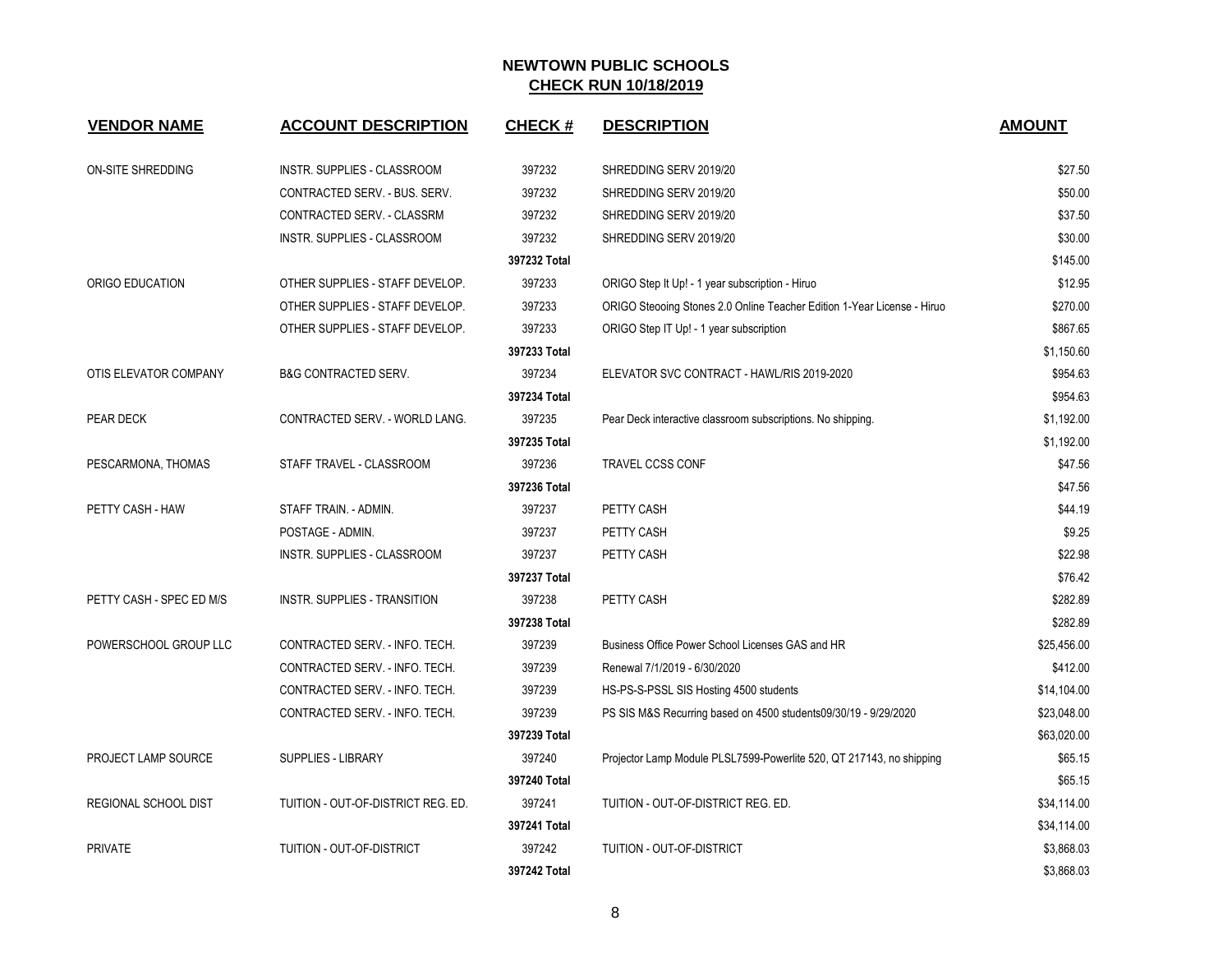| <b>VENDOR NAME</b>              | <b>ACCOUNT DESCRIPTION</b>      | <b>CHECK#</b> | <b>DESCRIPTION</b>                                         | <b>AMOUNT</b> |
|---------------------------------|---------------------------------|---------------|------------------------------------------------------------|---------------|
| RYAN, TRACY                     | STAFF TRAVEL - SP. ED. PREK-8   | 397243        | TRAVEL 09/23-10/04/19                                      | \$37.00       |
|                                 |                                 | 397243 Total  |                                                            | \$37.00       |
| SAN ANGELO, ANDREW              | <b>SUPPLIES - LIBRARY</b>       | 397244        | PEAR DECK                                                  | \$99.99       |
|                                 |                                 | 397244 Total  |                                                            | \$99.99       |
| SCHOLASTIC INC                  | <b>TEXTBOOKS - ENGLISH</b>      | 397245        | Shipping                                                   | \$89.91       |
|                                 |                                 | 397245 Total  |                                                            | \$89.91       |
| <b>SCHOOL SPECIALTY</b>         | INSTR. SUPPLIES - SCIENCE       | 397246        | 1488780 crucibles 25 ml with lids from quote 7790946394    | \$96.60       |
|                                 |                                 | 397246 Total  |                                                            | \$96.60       |
| <b>PRIVATE</b>                  | TUITION - OUT-OF-DISTRICT       | 397247        | TUITION - OUT-OF-DISTRICT                                  | \$11,666.66   |
|                                 |                                 | 397247 Total  |                                                            | \$11,666.66   |
| SOLTERRA ACADEMY                | TUITION - OUT-OF-DISTRICT       | 397248        | TUITION - OUT-OF-DISTRICT                                  | \$10,688.00   |
|                                 | TUITION - OUT-OF-DISTRICT       | 397248        | TUITION - OUT-OF-DISTRICT                                  | \$10,688.00   |
|                                 |                                 | 397248 Total  |                                                            | \$21,376.00   |
| <b>SOLUTIONS EAP</b>            | EMPLOYEE ASSISTANCE PROGRAM     | 397249        | <b>ANCILLARY</b>                                           | \$420.00      |
|                                 |                                 | 397249 Total  |                                                            | \$420.00      |
| STIMAN-GLASER, MARCIA           | INSTR. SUPPLIES - SP. ED. H.S.  | 397250        | TOPICS IN SOCIAL STUDIES                                   | \$105.42      |
|                                 |                                 | 397250 Total  |                                                            | \$105.42      |
| SWEETWATER SOUND INC.           | <b>REPAIRS - MUSIC</b>          | 397251        | Replacement Key stations per attached sheet. Free shipping | \$797.71      |
|                                 |                                 | 397251 Total  |                                                            | \$797.71      |
| TATTO, MADELINE                 | INSTR. SUPPLIES - CLASSROOM     | 397252        | <b>CLASSROOM SUPPLIES</b>                                  | \$98.43       |
|                                 |                                 | 397252 Total  |                                                            | \$98.43       |
| <b>TESTA REFRIGERATION, LLC</b> | REPAIRS - LIFE MAN./CULINARY    | 397253        | REPLACE SENSORS AND HEATERS                                | \$420.00      |
|                                 |                                 | 397253 Total  |                                                            | \$420.00      |
| <b>PRIVATE</b>                  | PROF. SERV. - PSYCH/MED. EVAL.  | 397254        | PROF. SERV. - PSYCH/MED. EVAL.                             | \$225.00      |
|                                 |                                 | 397254 Total  |                                                            | \$225.00      |
| URGENT CARE MEDICAL ASSOC       | MEDICAL INS. PREMIUMS           | 397255        | POST OFFER                                                 | \$2,125.00    |
|                                 |                                 | 397255 Total  |                                                            | \$2,125.00    |
| USI EDUCATION & GOVERNMENT      | INSTR. SUPPLIES - CLASSROOM     | 397256        | Value Wrap Laminating Film rolls, 2                        | \$208.00      |
|                                 | INSTR. SUPPLIES - CLASSROOM     | 397256        | Shipping and Handling Charges                              | \$24.02       |
|                                 |                                 | 397256 Total  |                                                            | \$232.02      |
| <b>WESCO SPORTS CENTER</b>      | <b>INSTR. SUPPLIES - SPORTS</b> | 397257        | Ref. INV# RC#00001000182908 Field H                        | \$450.00      |
|                                 |                                 | 397257 Total  |                                                            | \$450.00      |